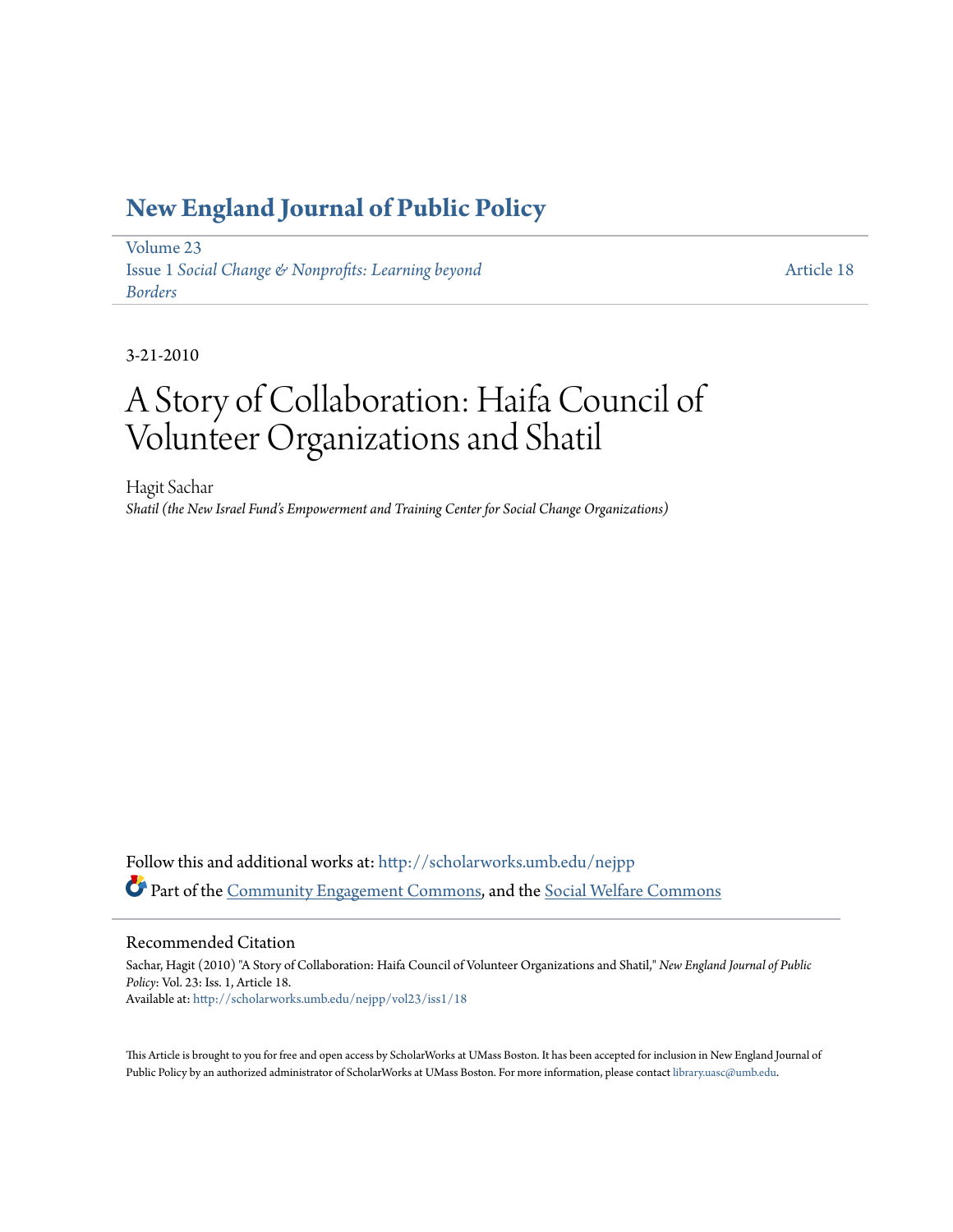# A Story of Collaboration

# Haifa Council of Volunteer Organizations and Shatil

#### *Hagit Shachar*

aking part in a partnership is a delicate and complex task involving many opportunities for leveraging initiatives together with power struggles, competition, and a great deal of sensitivity and vulnerability. A lot has be aking part in a partnership is a delicate and complex task involving many opportunities for leveraging initiatives together with power struggles, competition, and a great deal of sensitivity and vulnerability. A lot has been including concrete recommendations on how to establish and sustain partnerships. Writers in the field also discuss the dilemmas faced by organizations that consider establishing collaborations. But the most powerful components of a partnership, the elements that cannot be controlled or moderated, are the chemistry and trust between partners and their willingness to make it successful.

The present essay tells the story of a partnership between two organizations: the Haifa Council of Volunteer Organizations (CVO) and the Haifa branch of Shatil (The New Israel Fund's Empowerment and Training Center for Social Change Organizations in Israel). They have cooperated for many years and, in the last two years, have further tightened their partnership.

The first part of this essay presents a theoretical framework that serves as a basis for the case study discussed in the second part. The summary offers a number of openended questions for further consideration and research.

### What Does the Theory Tell Us?

According to professional literature, a *partnership* is a beneficial and well-established relationship between two or more organizations that helps them achieve results more easily than by working each on its own. A partnership is based on a commitment to the relationship between parties as well as to the shared objectives, and includes:

**•** Developing a collaborative organizational structure and mutual commitment

*Hagit Schahar is an organizational consultant, guide, and group leader for Shatil (the New Israel Fund's Empowerment and Training Center for Social Change Organizations) in Israel. She works with a variety of groups, organizations, and directors, and she leads Shatil's Center for Social Change Leadership, which develops tools for training social-change leaders. She teaches at the University of Haifa in the program for training group leaders and the program for training organizational consultants.*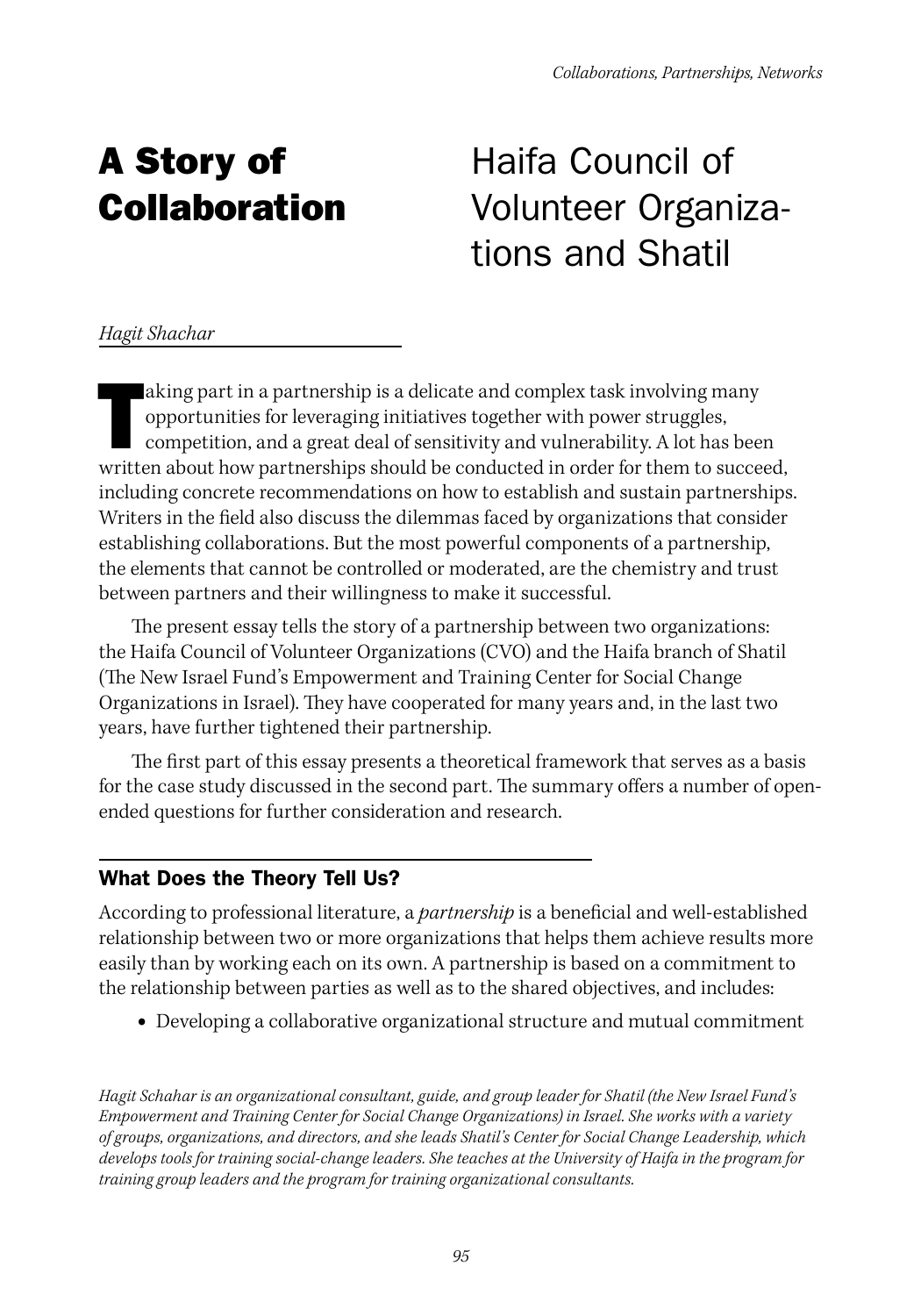- **•** Sharing authority as well as the responsibility for success
- **•** Sharing resources and rewards.

A partnership can be established for various reasons: it can be driven by internal forces (a need to develop, to widen the range of activities) or external forces (funding, customers' needs). A partnership can be established on a narrow, one-time, functional basis or on a wider, far-reaching, comprehensive basis. Being involved in a partnership may provide organizations with valuable assets and allow for new and unexpected directions for action. On the other hand, in many cases, a partnership can demand a great deal of time and energy and, in extreme cases, even drain personal and organizational resources.

When we examine a partnership, we can position it on a continuum ranging between *sharing* (a low level of partnership) and a *strategic partnership* (a high level of partnership), which enables a gradual change between limited commitment and investment and considerable ones, in terms of time, resources, and emotional and organizational energy. Following is a short review of each of the levels on the continuum:

- **1. Sharing:** One party shares one or some of its organizational assets and resources with the other party. Among the resources that can be shared are knowledge, information, connections, realty, and property. Sharing allows for one-sided relationships and a relatively limited investment, while still making it possible for both parties to develop mutual opportunities.
- **2.Participation:** An opportunity to combine one organization's activities with another's, either on a temporary or a permanent basis. Participation requires investing more time and resourses, but can be limited to a one-time, specific activity.
- **3.Focalized collaboration:** Conducting together a move or a project that requires investing time and effort for planning, making decisions, and coordinating activities in a clearly defined limited period.
- **4.Continuous collaboration:** Unlike focalized collaboration, the time limitations of a continuous collaboration are not easily defined. This type of collaboration requires organizations to invest more time and effort because they need to react to changes and to work harder in order to establish and maintain associations and relationships.
- **5. Strategic partnership:** In a strategic partnership, parties share the core targets, mission, and values as well as the belief that the collaboration can bring about a real change. Shared activities are means for promoting and realizing core values; when they are not successful, partners can develop alternative ones.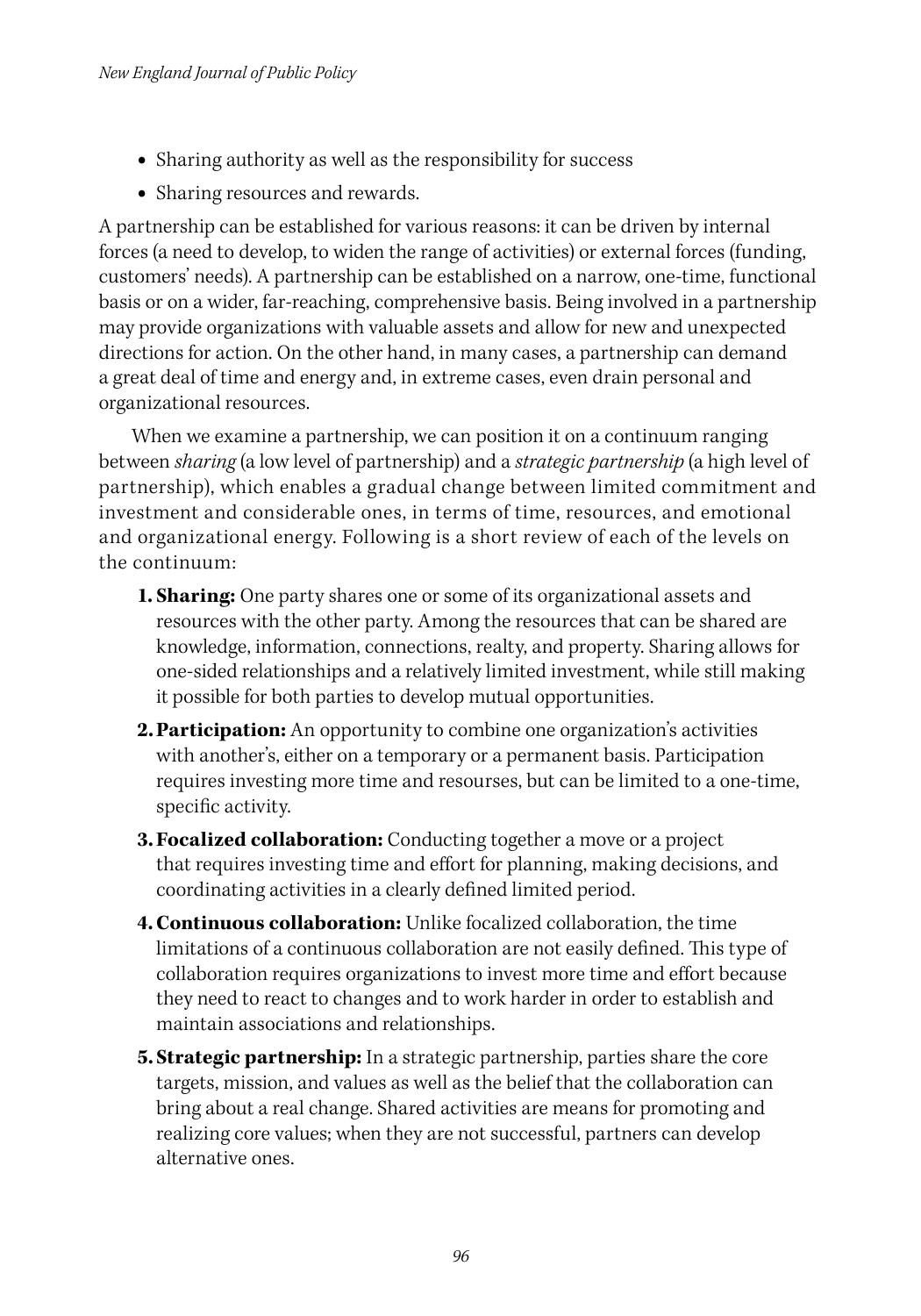The collaborating parties' decision on the nature of the collaboration is based on the similarity between the values of the organizations, on the collaboration's ability to promote and advance each of the organizations' interests, on the relations of power between the parties, and on their ability to invest time and effort in collaborative activities (for more on the theoretical framework of collaborations, see Liron Peleg-Hadomi's essay introducing this section).

Partnerships that are located on the higher levels of the continuum of collaboration require the parties to form a collaborative work model that acknowledges personal and organizational differences and combines the various views, values, and attitudes into an agreed course of action. The following elements should form the basis for a collaborative work model: A *shared vision*, which stands for the future to which they aspire; a *shared mission*, which expresses the goals of the partnership and the reasons for establishing it; *shared values* and *agreed principles*, which govern decisions made by the partners. Shared vision, mission, values, and principles are essential prerequisites for establishing a partnership, but they should also be continually reexamined, challenged, and reexamined along the way by all the parties in the partnership.

Among other elements that can contribute to a successful partnership we can list a fearless, determined, and vision-oriented leadership that is willing to cope with difficulties and disagreements; available human and material resources; other bodies' involvement in and support of the organizations; mutual trust and respect as a basis for making hard decisions and necessary compromises; predetermined structures and procedures including ones for coping with disagreements; direct and sincere communication that allows for an open exchange of ideas and feelings.

### The CVO and Shatil

The following case study portrays the process of establishing a partnership that went through different types of relationships (supplier–consumer, consultant–consulted, competition, and finally, partnership) and has become a success mainly owing to mutual trust and a shared vision.

The Haifa CVO was founded by a group of volunteer organizations in order to promote volunteer work in Haifa. The council advances and supports social initiatives, coordinates local social change activities, and provides professional assistance for organizations.

Shatil, a national organization that has a branch in Haifa, is a capacity-building organization operated by the New Israel Fund. Shatil supports social change organizations and provides consultation and training services in such fields as organizational development, financial capabilities and resource development, media lobbying, advocacy, and conflict management.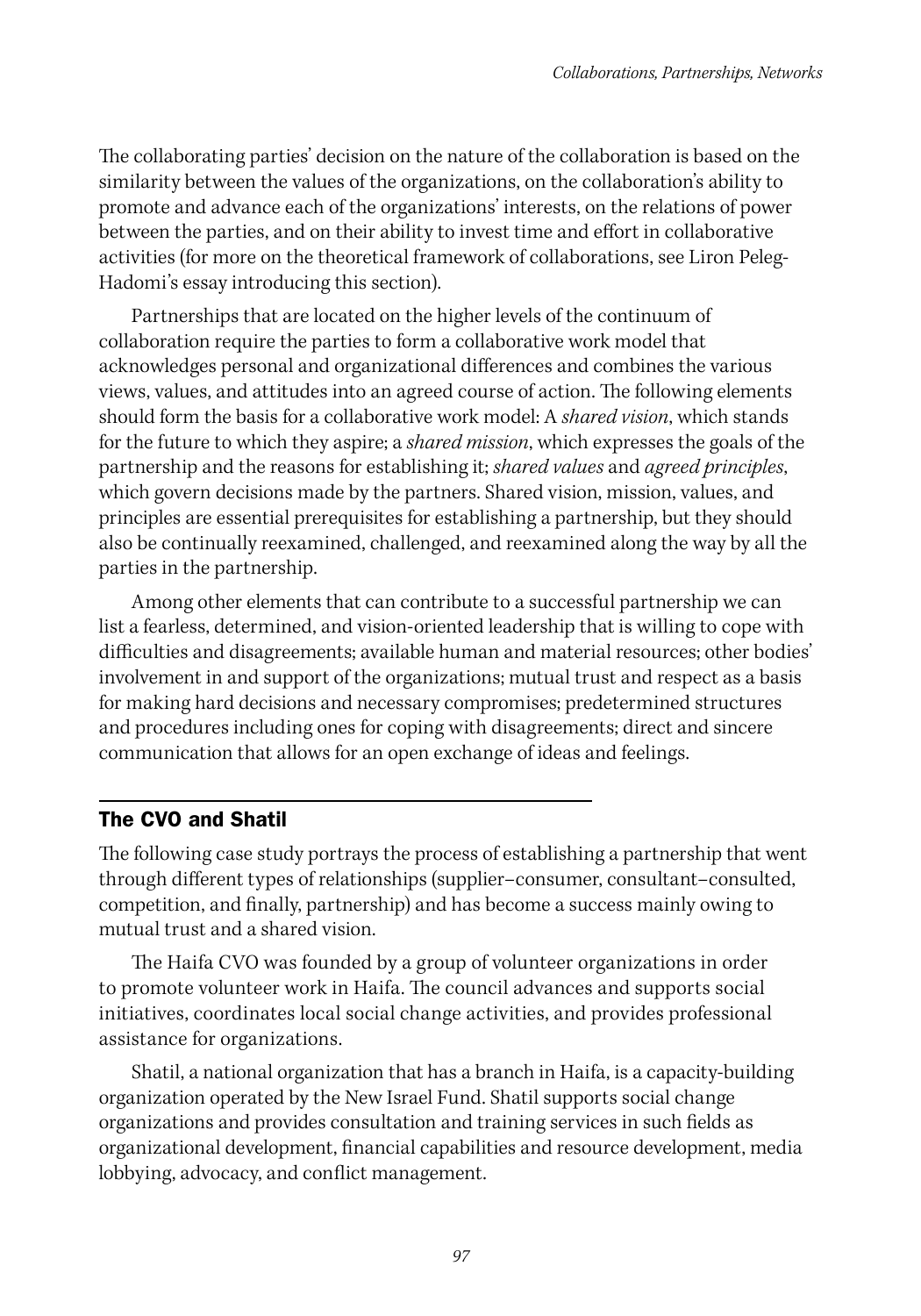Throughout the years, the relations between the CVO and Shatil went through different phases: at certain times, Shatil provided the CVO with various services, such as specific professional training workshops; at other times, Shatil's consultants accompanied the CVO's management staff and assisted them with issues of leadership and resource development. In 2008, the CVO invited Shatil to assist it in conducting the Lead Haifa program for socially responsible leadership. Initially, the CVO asked for assistance, and it was not then clear what type of partnership might develop later. The nature of this partnership became clearer with time, as work proceeded.

Lead Haifa is a program for developing local leadership based on social responsibility, collaboration, and social-change action. It brings together leaders from all sectors who are interested in influencing local issues. The program consists of weekly meetings that take place in the course of one year, as well as two one-week peer-learning seminars in Haifa and in Boston.

As we can see, in the beginning, the nature of this partnership was ambiguous it was not defined as a partnership, but as a short-term, localized collaboration.

The theory examines the process of partnership building by using terms related to familial relationships: ideation; courting; giving birth; adolescence; and formalization, change, or termination.

The relationship between the CVO and Shatil was conducted carefully, mutual expectations were kept to a minimum, and there was a clear distinction between the areas in which Shatil would serve as a partner and the areas in which the CVO would be the leader. This cautious process was the result of the need to move slowly from one type of relationship to another. In the course of the first year, the partnership was not clearly defined and required little mutual commitment; it was based mostly on good will and a sincere desire to work together. The structure of the partnership was built gradually in a process that was led mostly by two leaders who served as the steering committee (Yael Abada represented the CVO and I represented Shatil), as well as a program coordinator appointed by the CVO (Liron Peleg-Hadomi).

During the first year, we established structures and built mutual trust and, consequently, felt it was time to formalize our meetings, decision-making processes, and planning procedures. Without noticing, our partnership transformed from a *shortterm collaboration* to a *long-term partnership* and had the potential to develop into a *strategic partnership*.

When we were considering continuing the Lead Haifa program for the second year, there was no doubt that we would do so. This time, work and responsibilities were more clearly defined and required greater commitment. Ambiguous issues needed to be clarified and conflicts to be solved. When relationships became more formalized, we felt it was time to sharpen, elucidate, and explicate both parties' expectations. The partnership advanced to a new stage, and with new challenges for its partners.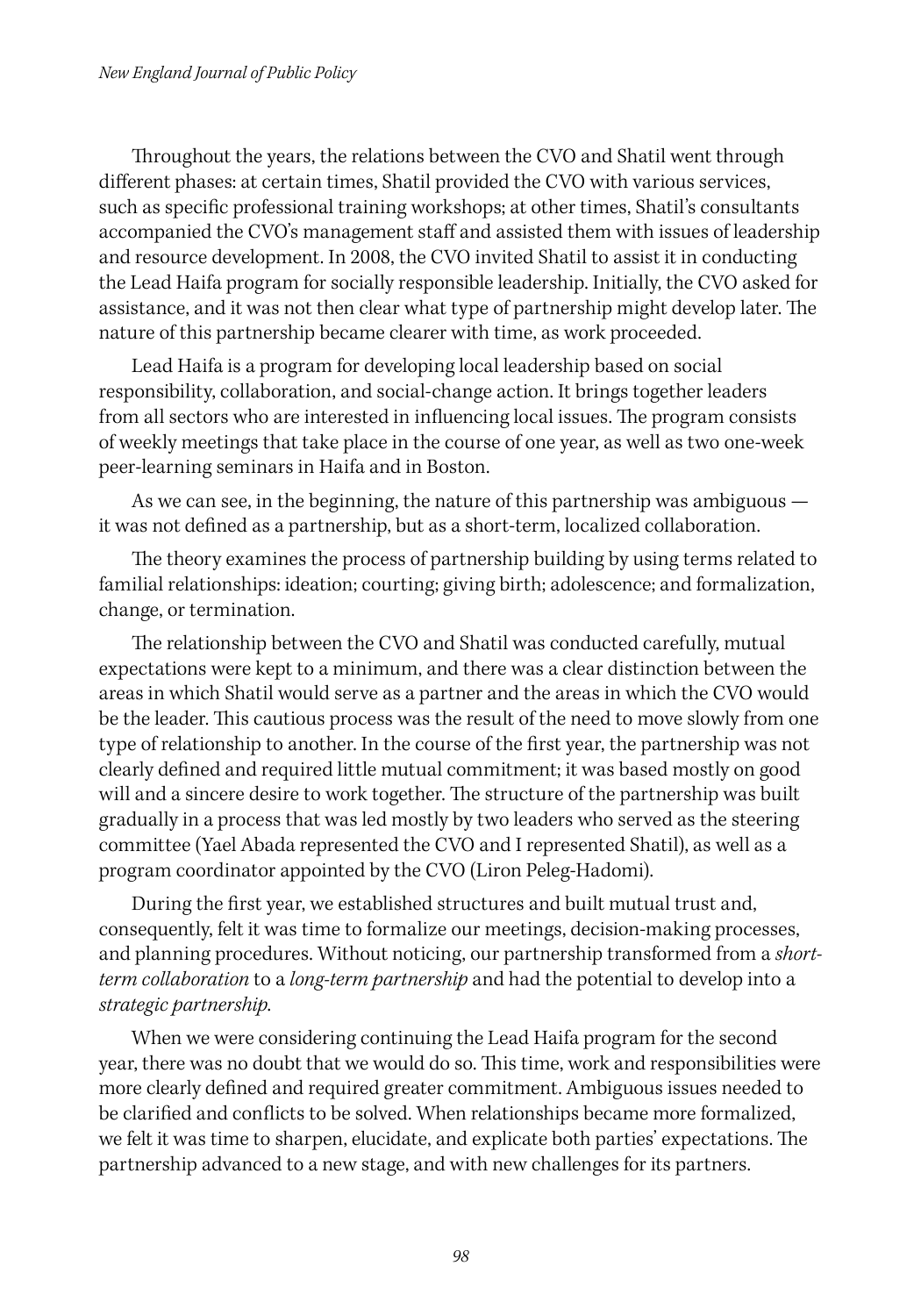When we examine the development process of the CVO–Shatil partnership, we can see that the partnership had reached the stage of *formalized relationship*. As we know from other types of relationships, such as spousal relationships, this stage does not guarantee a long-lasting successful partnership; paradoxically, challenges only grow with time. Today, it appears that both parties acknowledge their partnership and recognize its valuable contribution to each. The challenge now is "to keep the fire burning," to continue the formalization process, challenge basic assumptions, and nurture the deep relationship and mutual trust.

#### Summary

Some partnerships are the result of a rational decision and are formed systematically and gradually by establishing a formalized infrastructure of shared vision, values, mission, and principles. The partnership between the CVO and Shatil grew out of existing relationships and was formed by a process of constant change while being sustained mostly by mutual trust, respect, and appreciation. It is a growing and developing partnership that constantly redefines itself and reexamines its mission and goals.

Several questions and issues remain: To what extant should we attribute the success of this partnership to the fact that it is led by three Jewish women? How does the partnership's structure affect the gender and ethnic formation of the group of its leaders? What happened to several people who were central figures in the partnership, but withdrew from it when it became more formalized? To what extent is the partnership affected by other bodies not mentioned in the essay, namely the funding bodies — the Jewish Community Relations Council of Greater Boston (JCRC) and the New Israel Fund? And, furthermore, do we need to include more individuals (from within or from outside the organizations) in the partnership? If we include more people, will we be able to maintain the delicate equilibrium between good, productive work relations and contrasting approaches, which allows for new breakthroughs?

*Translated from the Hebrew by Yoram Arnon*

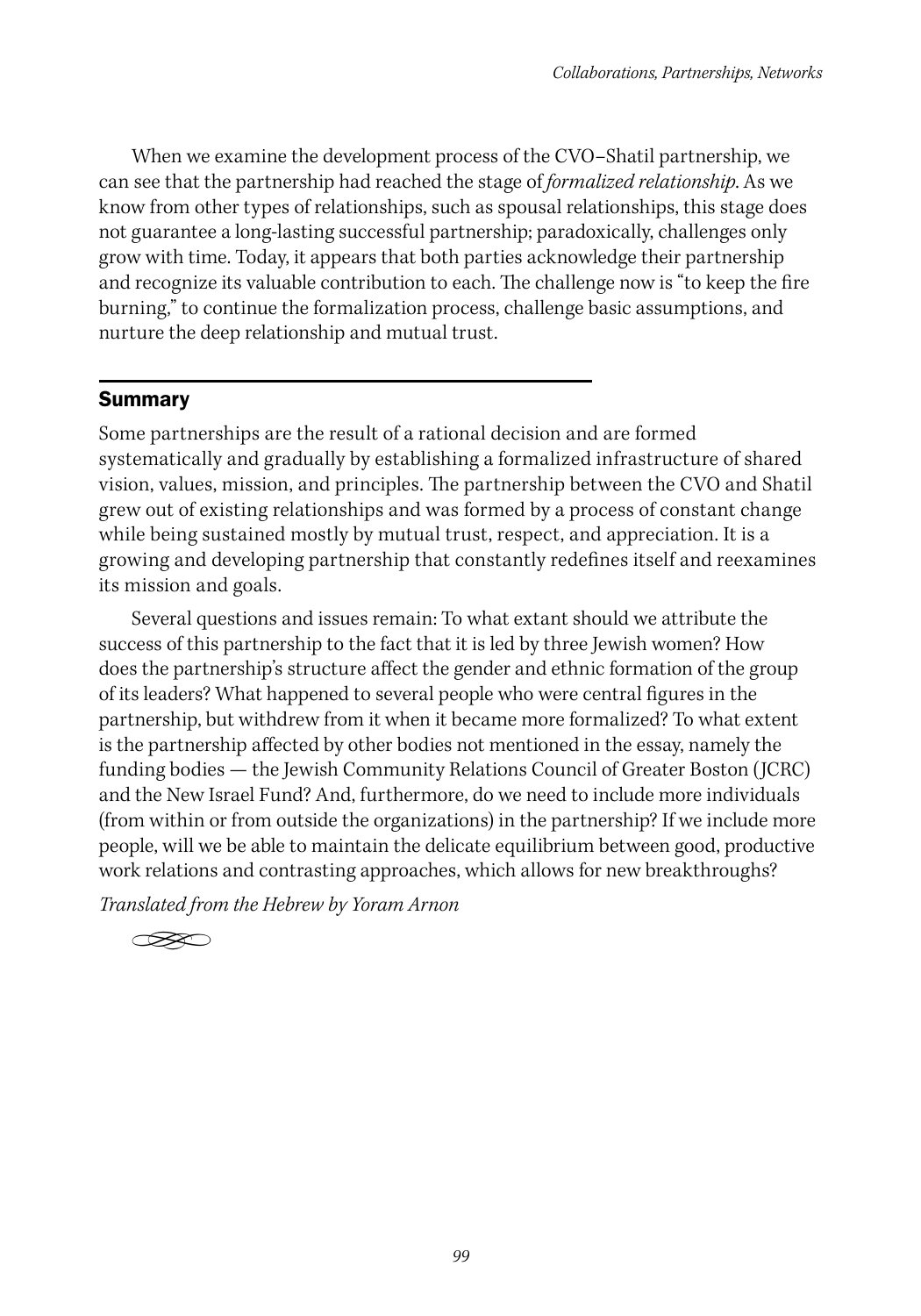*New England Journal of Public Policy*